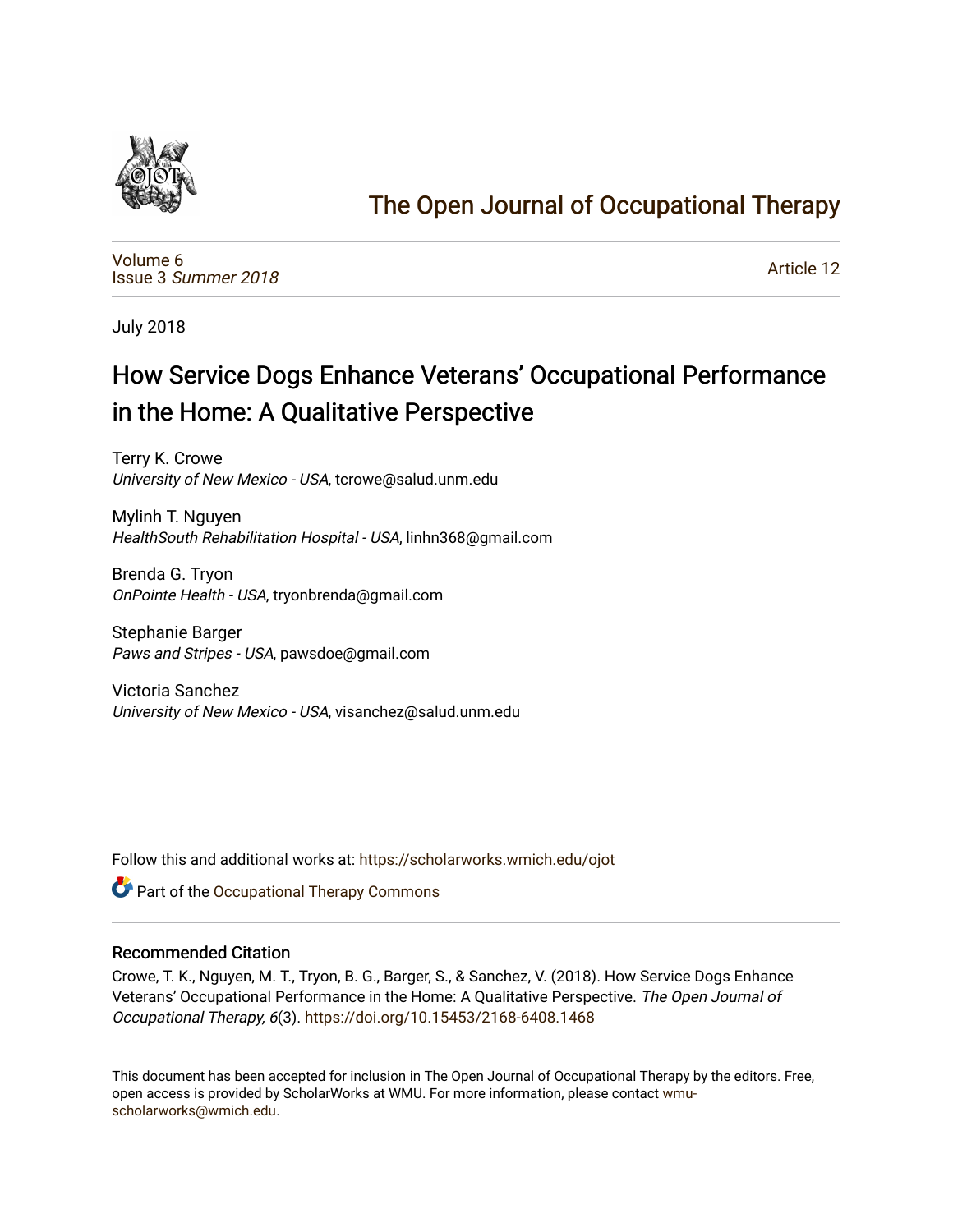# How Service Dogs Enhance Veterans' Occupational Performance in the Home: A Qualitative Perspective

## **Abstract**

Background: This qualitative study explored the lives of veterans diagnosed with posttraumatic stress disorder (PTSD) and/or traumatic brain injury (TBI) and how the partnerships with their service dogs supported improved occupational performance in their homes.

Method: Semi-structured individual interviews were conducted with six veterans with PTSD and/or TBI who graduated and received their service dogs from the Paws and Stripes Program in Albuquerque, NM. Home activities of daily living (self-care, household tasks, leisure activities, and family and friend relationships) guided the interview questions. The individual interviews were audio recorded, transcribed, and coded using qualitative data analysis software. Preliminary themes were independently developed by two graduate research assistants. Final themes and subthemes were generated by team consensus.

Results: The overarching theme was veteran and service dog partnerships improved occupational performance in the home. Four primary themes arose that supported the overarching theme: (a) providing physical safety and peace of mind; (b) supporting healthy behaviors; (c) my service dog, my hero; and (d) influencing family and friend relationships.

Discussion: Findings from this study support that veteran and service dog partnerships improved the veterans' occupational performance in their homes. The service dogs assisted the veterans on physical and emotional levels and improved their healthy behaviors.

## Comments

Stephanie Barger reports that as the director of programs for Paws and Stripes, she has significant knowledge about the individuals studied in this program and did not take part in the collection or analysis of the data. The service dog vest is patent-pending.

## Keywords

veterans, service dogs, posttraumatic stress, traumatic brain injury, qualitative methods

#### Cover Page Footnote

We offer a heartfelt thanks to Paws and Stripes for opening their doors to this research study and collaborating with us. We extend our sincere gratitude to all of the veterans and service dogs who participated in this study. We also thank the veteran who participated in the pilot study.

## Credentials Display

Terry K. Crowe, Ph.D., OTR/L; Mylinh T. Nguyen, MOT, OTR/L; Brenda G. Tryon, MOT, OTR/L; Stephanie Barger, CPDT-KA, CBCC-KA, Victoria Sánchez, DrPH, MPH

Copyright transfer agreements are not obtained by The Open Journal of Occupational Therapy (OJOT). Reprint permission for this Applied Research should be obtained from the corresponding author(s). Click [here](https://scholarworks.wmich.edu/ojot/policies.html#rights) to view our open access statement regarding user rights and distribution of this Applied Research.

DOI: 10.15453/2168-6408.1468

This applied research is available in The Open Journal of Occupational Therapy: [https://scholarworks.wmich.edu/](https://scholarworks.wmich.edu/ojot/vol6/iss3/12) [ojot/vol6/iss3/12](https://scholarworks.wmich.edu/ojot/vol6/iss3/12)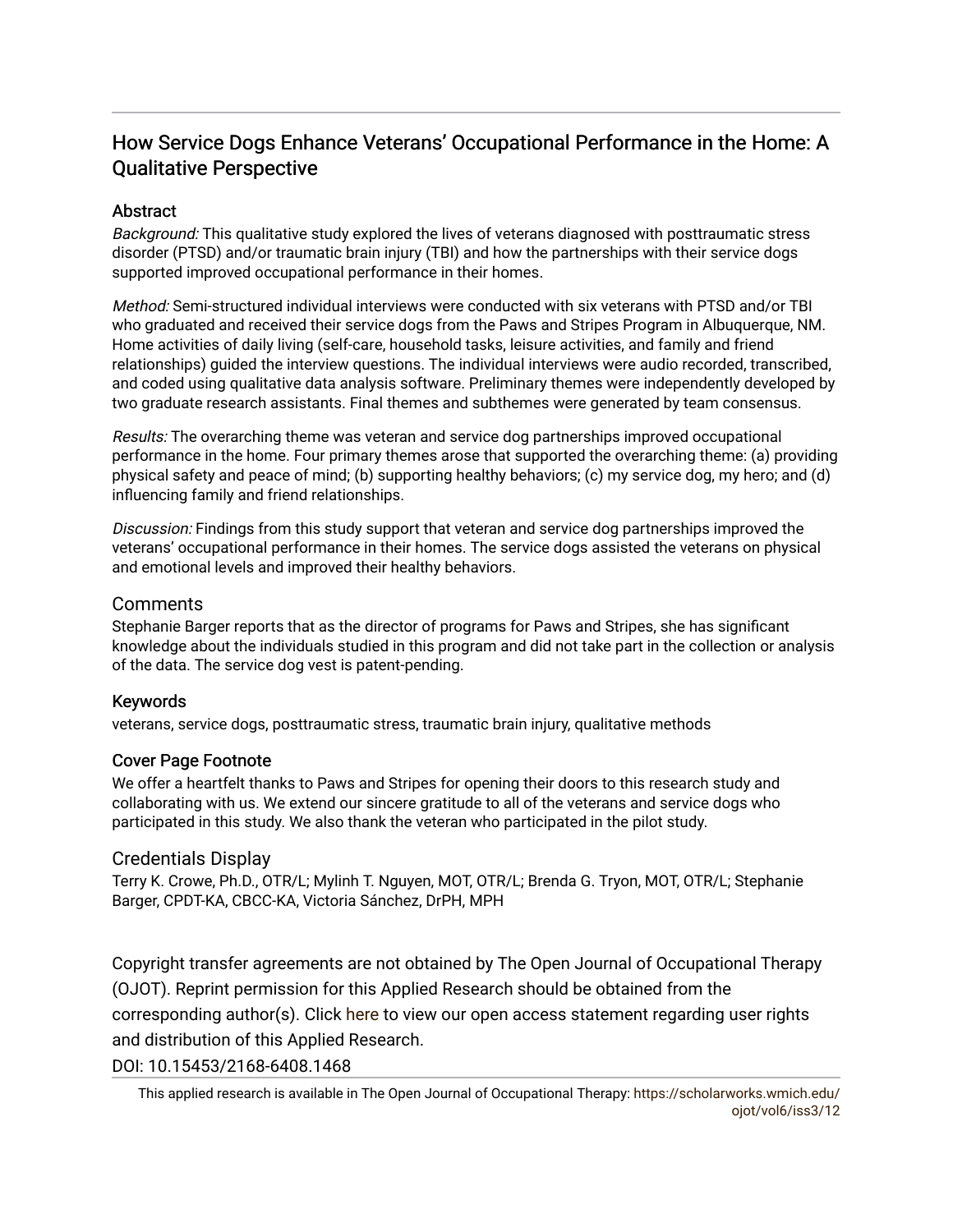Since World War I, occupational therapists have played a crucial role in the rehabilitation and reintegration of veterans with physical and psychological injuries that range from amputations to posttraumatic stress disorder (Cogan, 2014). Approximately 61% of veterans who were deployed to Iraq and Afghanistan sought health care from Veterans Affairs between the years 2002 to 2015 (U.S. Department of Veterans Affairs, 2015). The Department of Veterans Affairs reported that many of the returning service members experienced medical conditions that included posttraumatic stress disorder (PTSD), traumatic brain injury (TBI), major depressive disorders (MDD), or musculoskeletal injuries.

Over 299,000 veterans who served in the Iraq and Afghanistan wars were diagnosed with PTSD between the years 2002 to 2015 (U.S. Department of Veterans Affairs, 2017). PTSD is a psychiatric disorder that can occur in individuals who have experienced or witnessed a traumatic event. Symptoms include flashbacks; distressing dreams; avoidant tendencies of people, places, and objects or activities that may elicit distressing memories; ongoing guilt, shame, and anger; feeling detached from others; irritability; hypervigilance; and difficulty sleeping (American Psychiatric Association, 2013).

According to the Defense and Veterans Brain Injury Center (2017), more than 300,000 U.S. military personnel were diagnosed with TBI between the years 2000 to 2015. TBI is caused by a blow, bump, or jolt to the head and is diagnosed by severity ranging from mild to severe (Centers for Disease Control and Prevention, 2017). Symptoms of TBI vary and may include physical symptoms (e.g., headache, trouble sleeping, vision problems, noise and light sensitivity, and feeling dizzy), cognitive symptoms (e.g., memory problems, difficulty staying focused, poor judgment, trouble putting thoughts together), and/or emotional symptoms (e.g., depression, anger, outbursts, anxiety, and personality changes) (Miles, Graham, & Teng, 2015; U.S. Department of Veterans Affairs, 2015; U.S. Department of Veterans Affairs, 2017). PTSD frequently accompanies TBI (Gironda et al., 2009; Hoge et al., 2008; Ruff, Riechers, Wang, Piero, & Ruff, 2012). The co-occurrence of PTSD and TBI can have overlapping physical, cognitive, and psychological symptoms (Bryant, 2011; Miles, Graham, & Teng, 2015; Speicher, Walter, & Chard, 2014; Spencer, Drag, Walker, & Bieliauskas, 2010). These cognitive, psychological, and behavioral impairments can affect reintegration into civilian roles and participation in occupations (Hwang, Peyton, Kim, Nakama-Sato, & Noble, 2014; Radomski & Brininger, 2014; Speicher et al., 2014). These studies stated that concerns can include driving in the community; resuming household, family, work, and leisure roles; self-management of stress and pain; and establishing healthy routines.

Some veterans with a history of PTSD and/or TBI are partnering with service dogs to assist them in occupations that have been impacted by their disability (Crowe, Sánchez, Howard, Western, & Barger, 2017; Froling, 2009; Hemmerly-Brown, 2011; Miller, 2014). Occupations refer to daily life activities in which people engage and which have purpose, meaning, and perceived use (American Occupational Therapy Association, 2014). As defined by the Americans with Disabilities Act (ADA), service animals include dogs that are individually trained to do work or perform tasks directly related to a person's disability (ADA National Network, 2017). Service dogs may perform tasks for veterans with a history of PTSD and/or TBI, including performing safety room checks, reminding the veteran to take prescription medication, responding to the onset of an anxiety attack, or alerting the veteran to take breaks or avoid activities that can trigger flashbacks or stress-related symptoms (Froling, 2009). Alerts are a form of communication the service dogs use to inform people about distressing changes, impending triggers, or when to take a break. Triggers can vary and may include seeing or hearing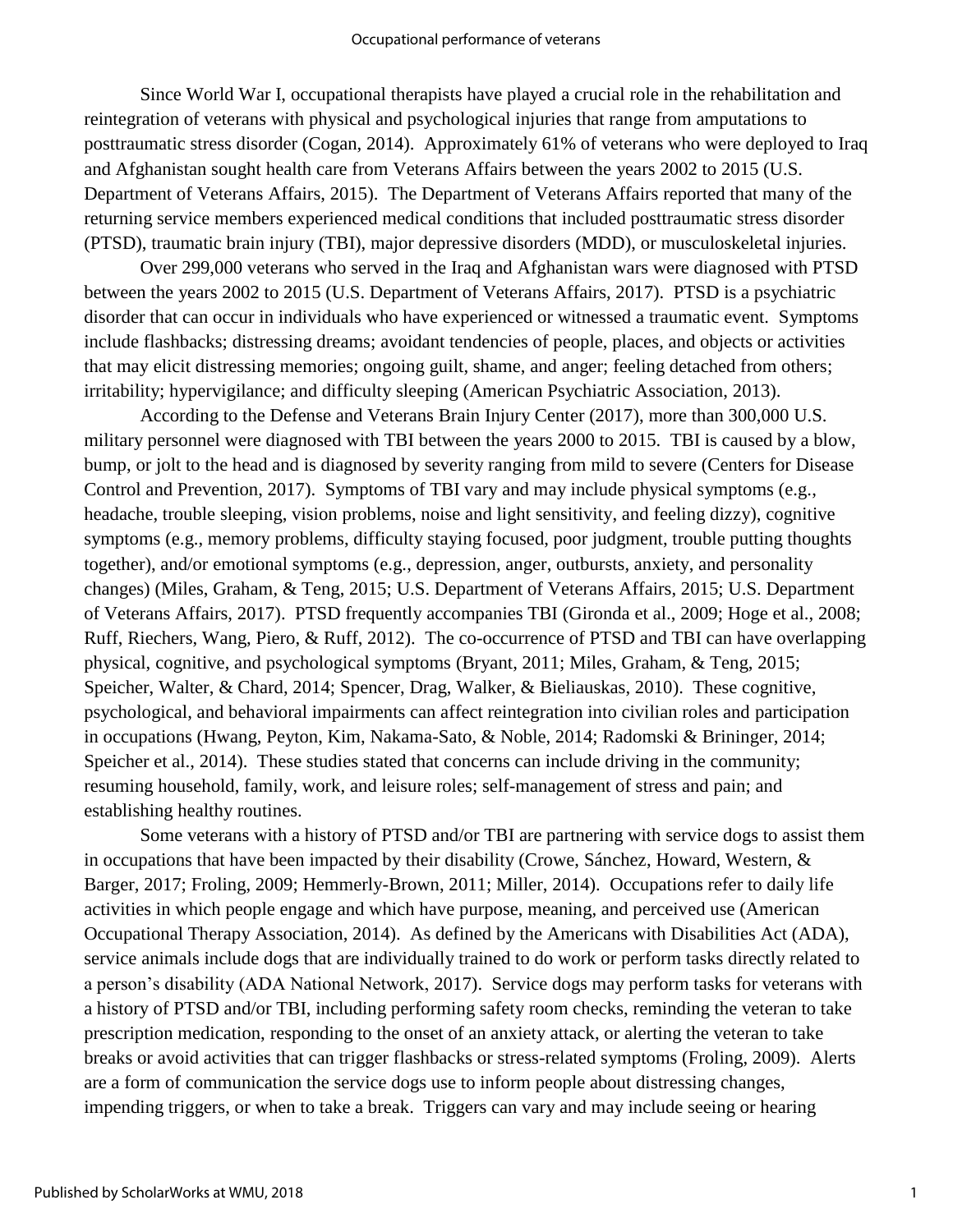something, or even a specific smell, that can set off a memory or flashback of a traumatic event (U.S. Department of Veterans Affairs, 2015).

Service dogs are increasingly being paired with people with a variety of disabilities. These partnerships have been shown to improve self-esteem and overall well-being and to increase social interactions and independence (Allen & Blascovich, 1996; Crowe et al., 2014; Rintala, Matamoros, & Seitz, 2008; Winkle, Crowe, & Hendrix, 2011). For example, women with mobility disabilities had more social interactions in their community and performed functional tasks more efficiently and with less effort when their service dogs were present (Crowe et al., 2014).

There is the potential for similar findings when veterans are paired with service dogs. In a qualitative study, Crowe, Sánchez, Howard, Western, and Barger (2017) found that service dogs helped veterans transition from isolation to being integrated into the community. The service dogs helped the veterans to navigate daily life, facilitate social opportunities, and transform their sense of worth and purpose. Anecdotal publications have described the physical benefits of service dogs, including the ability to live more independently secondary to mobility assistance (e.g., retrieving dropped items); psychological and emotional benefits, such as preventing panic attacks; and increasing social interaction opportunities (Hemmerly-Brown, 2011; Miller, 2014; O'Brien, 2008). Yet more research is needed to systematically explore the benefits of veteran and service dog partnerships.

This is the first study that explored how service dogs assist veterans' occupational performance in their homes. Occupational performance is defined as the engagement in a task or occupation resulting from the dynamic interaction among the person, environment, and occupation (American Occupational Therapy Association, 2014). Activities in the home (self-care, household tasks, leisure activities, and interactions with family and friends) provided the overarching framework for this study. The research questions were:

- 1. How do service dogs influence veterans' emotional well-being in the home?
- 2. How do service dogs influence veterans' physical well-being in the home?
- 3. What are the general benefits and challenges of service dogs for veterans when interacting with family and friends in the home?

## **Method**

## **Setting: Paws and Stripes**

Paws and Stripes is a nonprofit organization providing service dog training, education, and mental health support for veterans with PTSD and/or TBI (Paws and Stripes, 2015). Each veteran carefully chooses his or her service dog from an animal shelter with guidance from the Paws and Stripes professional trainers. Paws and Stripes has a team of trainers with various levels of experience in dog training, adult education, and the medical field. The training team is overseen by the director of programs and the head trainer, who hold nationally recognized certifications through the Certification Council for Professional Dog Trainers (CPDT). Once a member of the training team meets the criteria to qualify for certification through CPDT, they are encouraged to pursue certification.

After establishing a relationship with his or her service dog, each veteran commits to an intensive weekly training program that can take up to 18 months. Veterans participate in groups with and without their service dogs and in individual sessions with their service dogs and the professional trainers at the Paws and Stripes facility. Once the service dog/veteran team demonstrates basic skills and acceptable public manners, training sessions move to public locations for further task-oriented training. The training focuses on teaching the dog skills that address each veteran's unique challenges and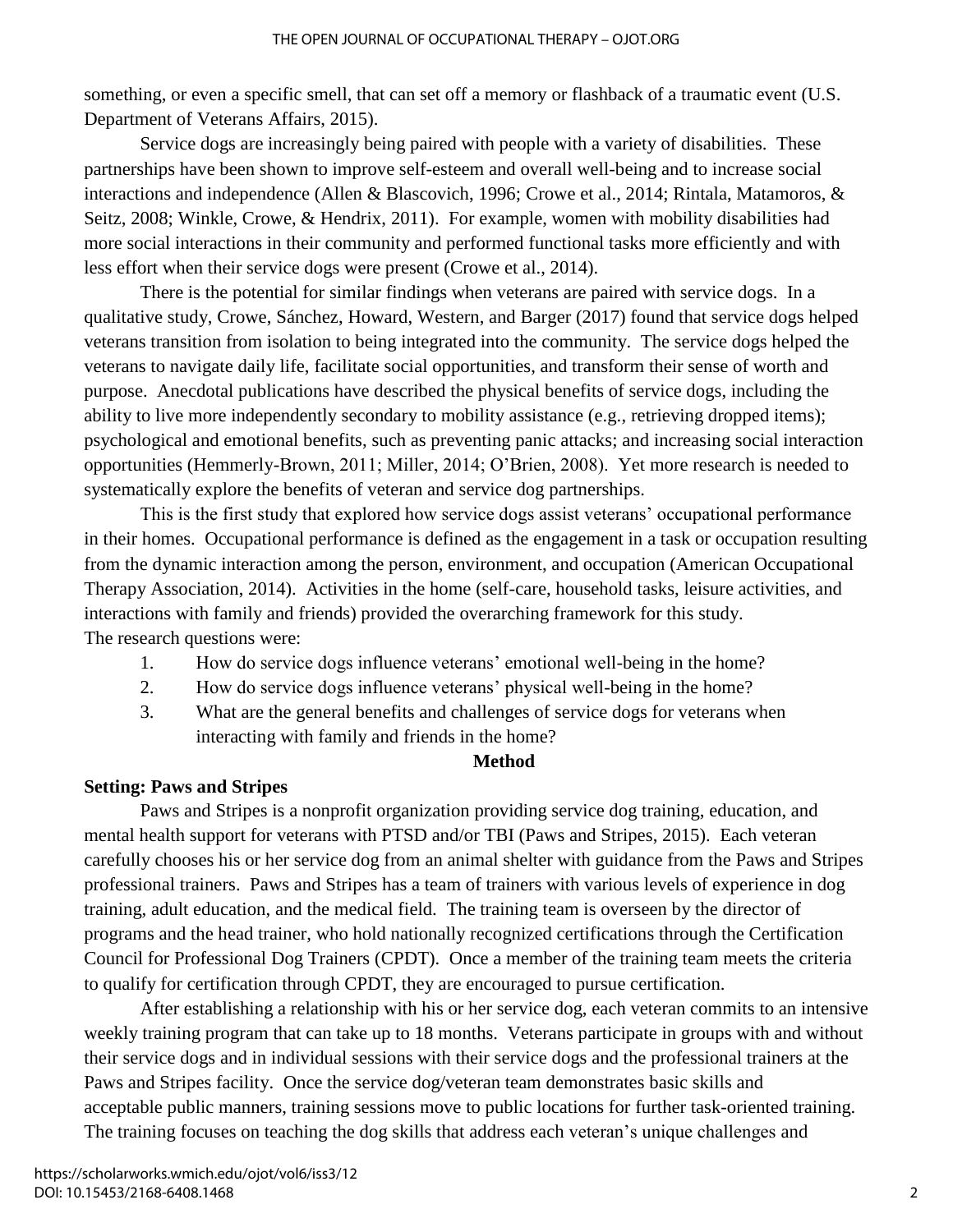needs. For example, dogs are taught to help the veterans by providing additional space in crowded situations, monitoring the environment by checking blind corners or entryways, physically assisting the veterans on stairs or in transitions from sitting to standing, physically picking up items, and alerting the veterans to increased anxiety. Finally, weekly workshops without the service dogs provide a classroom environment where the veterans learn the many theories, practices, and other elements important for successful completion of the program. Figure 1 outlines the multiple required steps to meet graduation competencies.

In addition to the dog training competencies, veterans enrolled in the Paws and Stripes program and their service dogs must attend individual sessions with a mental health provider familiar with the rigors of the program two times a month. The goal of the mental health component is to assist the veterans in coping with the challenges that they face while enrolled in the program. This includes assisting the veterans to develop skills to counter symptoms they experience as they move to more difficult levels of the training. These skills include developing communication skills to address public interest, addressing family issues that may arise from the changing dynamics in the home caused by the introduction of a service dog, and exploring de-escalation techniques to assist in regulating their symptoms. The focus of this component is to develop techniques that enhance the communication between the veteran and his or her service dog by dealing with the symptoms and triggers that the veteran faces each day, rather than unpacking why a symptom flares up or is triggered by something. While it may be necessary to delve into the original traumatic event when the issue is affecting program progress, it is not the focus of the mental health component of the program. However, the veterans are encouraged to pursue such other treatment outside of the program.





*Figure 1*: Paws and Stripes Enrollment and Training Process.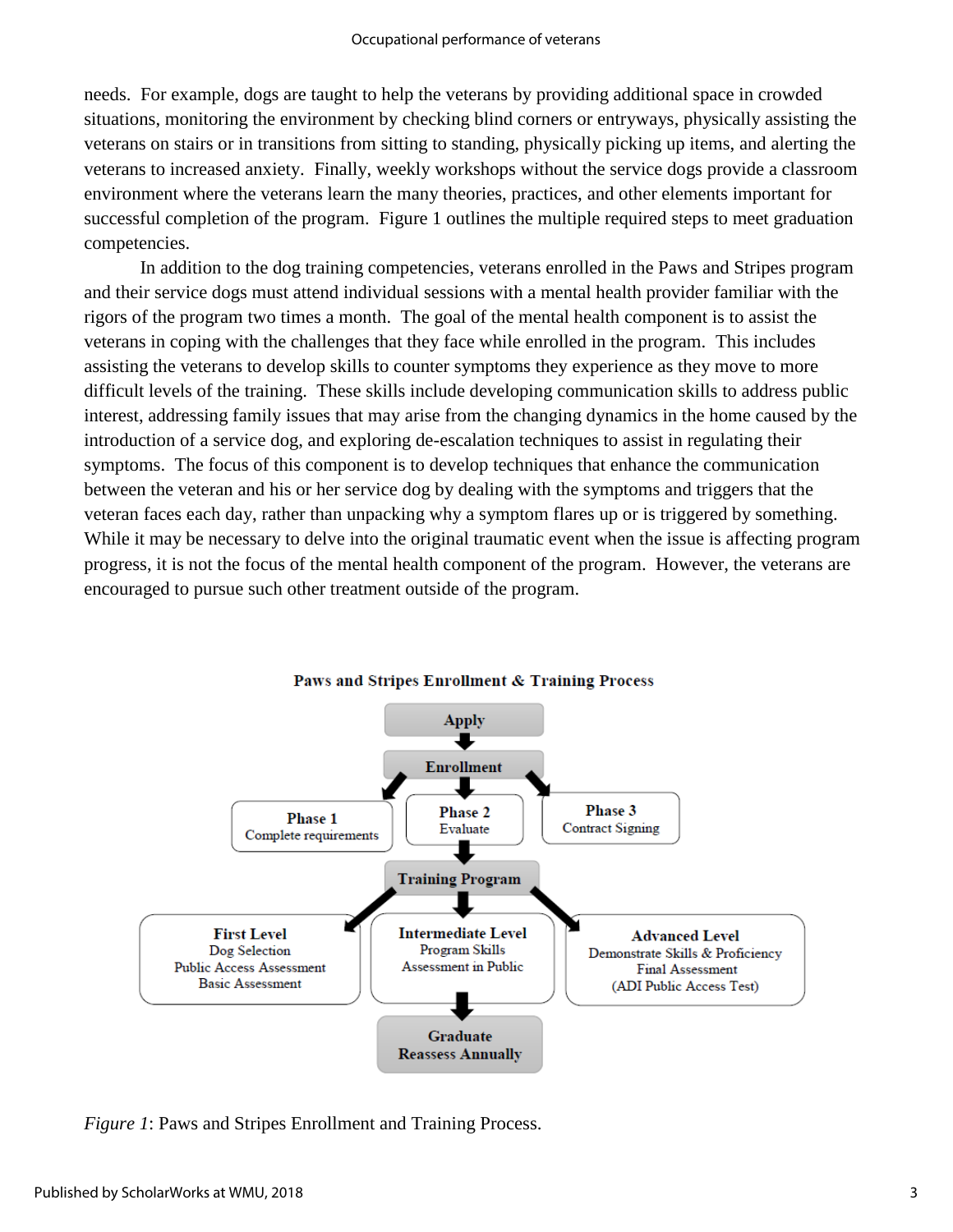# **Participants**

Participant recruitment began with the Paws and Stripes staff presenting information about the research project and inviting Paws and Stripes graduates to participate in interviews to share their personal experiences about their service dogs. Paws and Stripes staff then forwarded the names and contact information of interested veterans to the principal investigator (first author). The first author contacted perspective participants via phone and/or email to determine eligibility, to fully describe the study, and to answer questions. Inclusion criteria required that the veterans (a) graduated from the Paws and Stripes Program in 12 months, (b) owned a service dog trained by Paws and Stripes, (c) lived in New Mexico, (d) could speak and understand English, (e) had a diagnosis of PTSD and/or TBI, (f) were 18 years of age or older, and (g) were willing to participate in the study. Six veterans—four men and two women—between 27 to 55 years of age agreed to participate in the study (see Table 1).

| Veteran Demographics |        |                          |                                          |                        |                                         |
|----------------------|--------|--------------------------|------------------------------------------|------------------------|-----------------------------------------|
| Age<br>(years)       | Gender | Marital<br><b>Status</b> | <b>Military Branch</b><br>(% Disability) | Diagnosis              | <b>Service Dog Training</b><br>(months) |
| 51                   | Male   | Married                  | Army $(100)$                             | PTSD $&$<br>TBI        | 18                                      |
| 55                   | Female | Single                   | Army $(90)$                              | <b>PTSD</b>            | 12                                      |
| 40                   | Male   | Married                  | Army $(100)$                             | PTSD $&$<br><b>TBI</b> | 11                                      |
| 27                   | Female | Married                  | Air Force (90)                           | <b>PTSD</b>            | 10                                      |
| 54                   | Male   | Married                  | Army/Marines<br>(100)                    | <b>PTSD</b>            | 9                                       |
| 33                   | Male   | Married                  | Army $(70)$                              | PTSD $&$<br><b>TBI</b> | 10                                      |

## **Table 1**

# **Data Collection**

We used an exploratory qualitative research design to answer our research questions about the veteran and service dog partnerships in the home. This study was approved by the University of New Mexico Human Research Projects Office (UNM HRPO). All of the participants completed a demographic survey form and signed an informed consent form before participating in the semistructured individual interviews.

The five-member research team created the interview guide for the individual interviews. The interview guide focused on collecting data on home activities in the following areas: self-care, household tasks, leisure activities, and interactions with family and friends. The first, second, and third authors conducted a pilot interview with one veteran whose data was not included in this study. This veteran's feedback was used to refine the interview guide. The pilot data was later transcribed,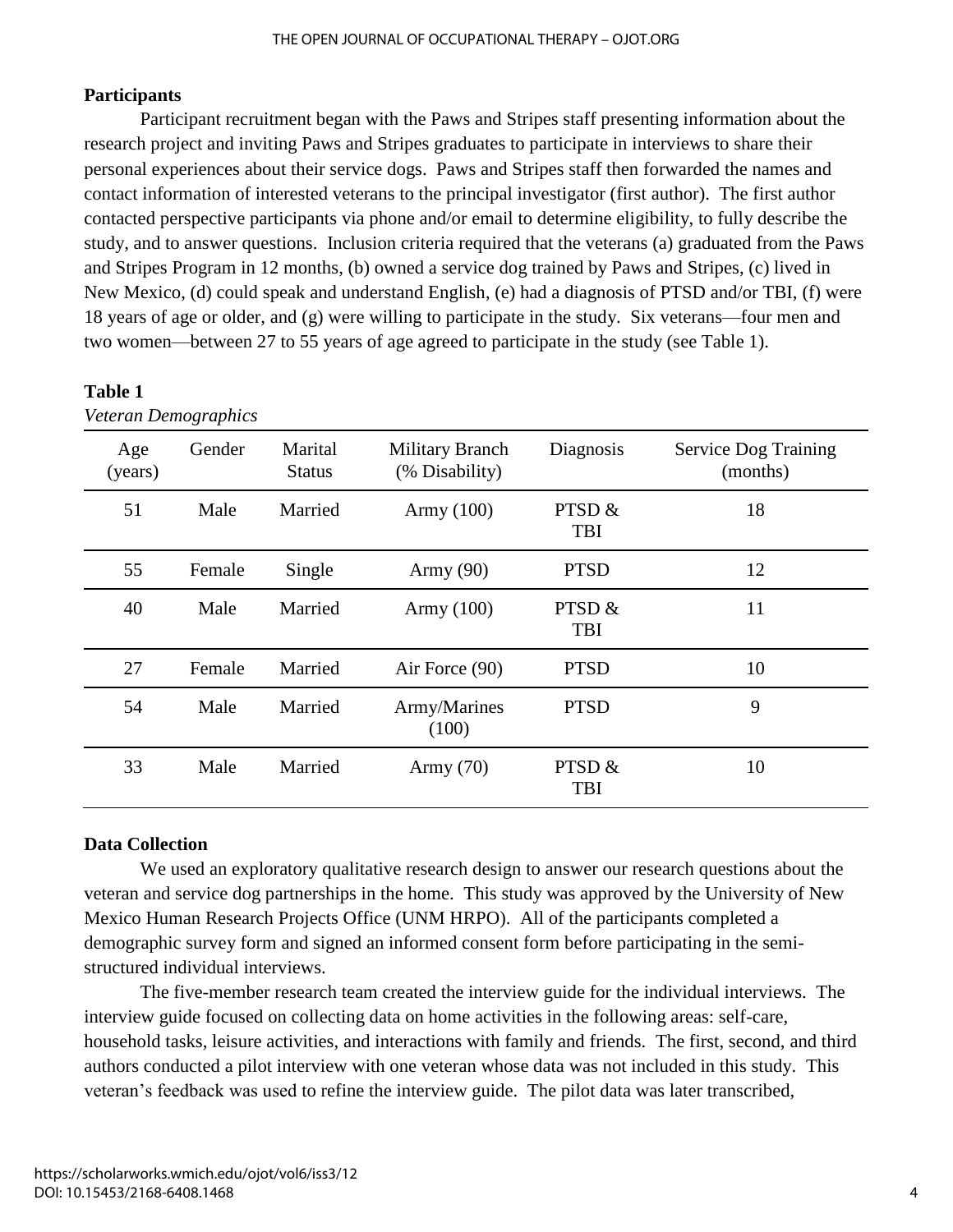independently coded by the second and third authors (graduate assistants), and cross-referenced to establish reliability between both graduate research assistants prior to coding the six interviews.

The six individual interviews were scheduled and conducted by the first author either in the veteran's home or at the Paws and Stripes facility. Out of respect for the veterans, we allowed them to choose the interview location. Some of the veterans were comfortable leaving their homes and preferred the familiarity of the Paws and Stripes facility, while others were uncomfortable with people they did not know coming to their homes. Paws and Stripes staff were not present at the interviews. Each graduate assistant attended three interviews. The semi-structured individual interviews varied from 45 to 90 min. The veterans received a \$25 gift card for their participation.

The interviews were audio recorded with a recording device (Olympus Digital Voice Recording VN-6000, Olympus Corp., Shinjuku, Tokyo, Japan). Each graduate assistant transcribed verbatim the interviews they attended. The other research assistant then listened to the audio recordings and read the transcriptions completed by the other graduate assistant to ensure accuracy and, if needed, to correct the transcripts.

#### **Data Analysis**

The graduate assistants worked with the fifth author, a senior qualitative researcher, to create the analytic and coding framework. Descriptive coding and thematic analysis began with question-level coding to create a codebook with categories that led to further development of themes. For example, a coding category was safety in the home. Quotes that described how the service dog assisted in preventing falls and providing safe mobility (balance assistance, picking up items) were categorized under safety in the home. Refinements were made to the codebook as the graduate research assistants read and coded the pilot transcript prior to coding the six interviews. We omitted identifying characteristics to protect the identity of the veterans and their service dogs. The veterans were assigned a number between 1 and 6, and their service dogs were identified as service dog. The graduate assistants used QDA Miner 4 Lite qualitative data analysis software to code each transcript (Provalis Research, 2014).

To enhance study rigor and validity, the graduate assistants used a primary/secondary coding approach where each served as the primary coder for the three interviews they transcribed and as secondary coder for the interviews transcribed by the graduate assistant. They identified preliminary themes separately and then compared themes to assess coding consistency and agreement. Coding differences were discussed until the two graduate research assistants reached a consensus. The full research team then met to discuss themes and subthemes. Final theme consensus was reached and the team discussed selected quotes to define the themes and subthemes.

#### **Results**

The veterans reported that their service dogs helped to improve their occupational performance in their homes. Four themes and six subthemes emerged from the data that illustrated these changes: (a) providing physical safety and peace of mind; (b) supporting healthy behaviors (sleep, medication and pain management, physical health awareness, and emotional awareness); (c) my service dog, my hero; and (d) influencing family and friend relationships (benefits, challenges). These themes came together to support the overarching theme: Veteran and service dog partnerships improved occupational performance in the home (see Figure 2).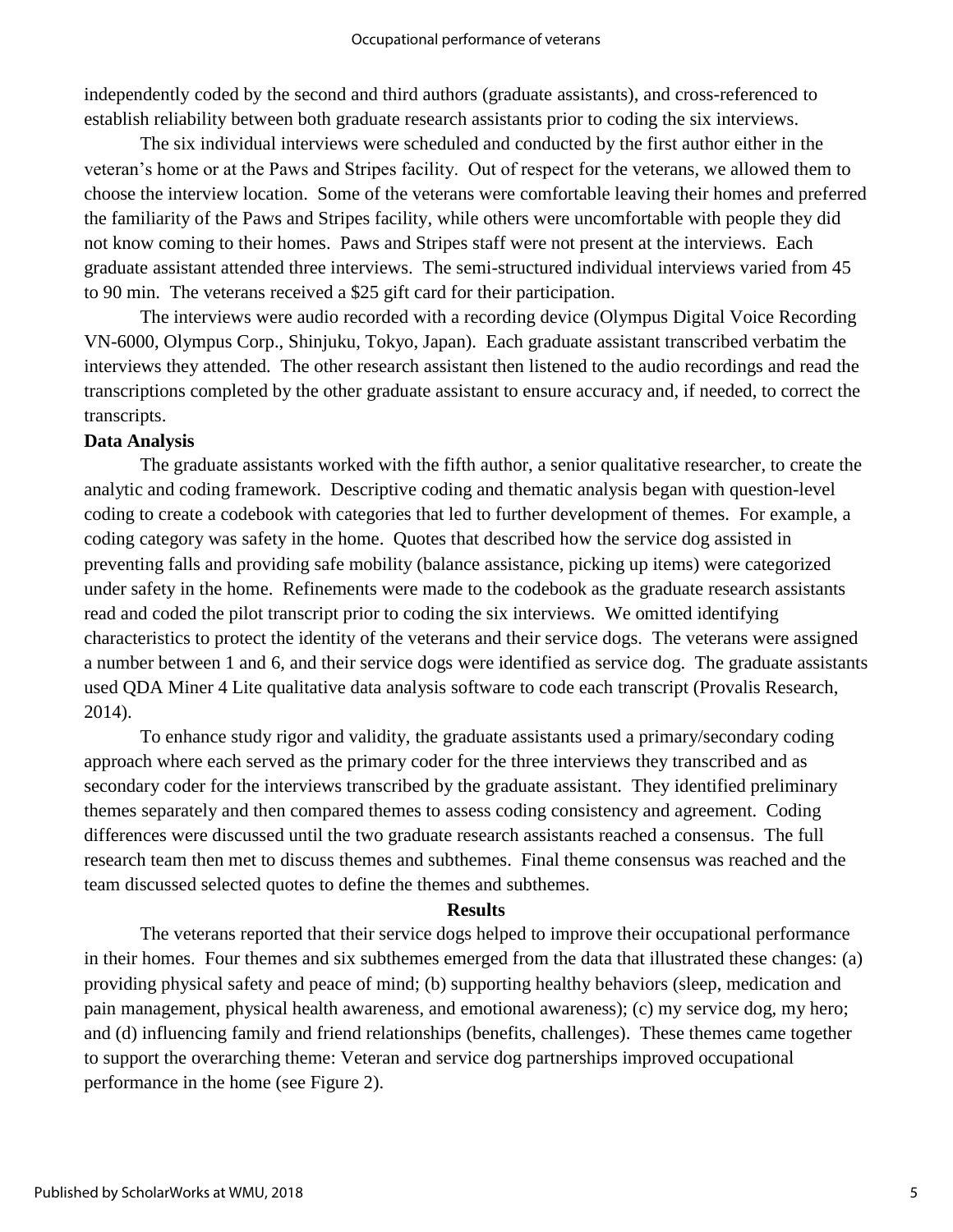

*Figure 2*. Four primary themes supporting the overarching theme.

## **Theme 1: Providing Physical Safety and Peace of Mind**

**Physical safety.** Because of war-related injuries, some of the veterans reported having mobility issues that impacted home safety. Three of the six veterans reported that their service dogs assisted with safe mobility and fall prevention in the home. For example, Veteran 5 expressed, "If I'm going up a stairway, he'll help me get up the stairway by kinda leaning on me while I'm walking." Veteran 1 experienced "dizzy spells" and could avoid falls with assistance from his service dog. He stated, "I don't have to bend over to pick up anything, she picks up everything for me, my shoes, my cane, my keys." Some of the veterans reported that their service dogs physically assisted them to get up after a fall. Veteran 3 shared:

He follows me around in case I fall because I do have falling spells every now and then. Say I'm mopping the floor in the hallway, he'll lay at the far end of the room and he'll just sit there until I get back to him and then he'll move and get into the living room until I mop back to him. And if I do fall, then he comes over and I'll stay laying down and even though I feel OK, he won't let me up or help me up until he knows that I'm OK.

Peace of mind. Four of the six veterans reported feeling safer in their homes after owning a service dog. This renewed sense of security enabled the veterans to focus on completing meaningful occupations at home and achieving healthy behaviors instead of focusing on security for their families and themselves. Veteran 1 shared his sense of greater ease.

People can knock on my door without me grabbing my gun at the door now, because I know when it's necessary by her [service dog] tone. When I first got back, somebody would knock on the door . . . and [I] would [be] jumping and running for my gun.

Feeling relaxed in their home was also commonly reported, as shared by Veteran 2: "I couldn't relax without him. I feel if anything is coming, [service dog] will let me know." Many of the veterans stated that having a service dog was parallel to having a fellow soldier "watch his or her back" during service in the military. Veteran 5 expressed: "OK . . . when you're out there in a combat situation, you feel that with your fellow brothers, with your fellow marines, and you know they got your back. I know my [service dog's] got my back."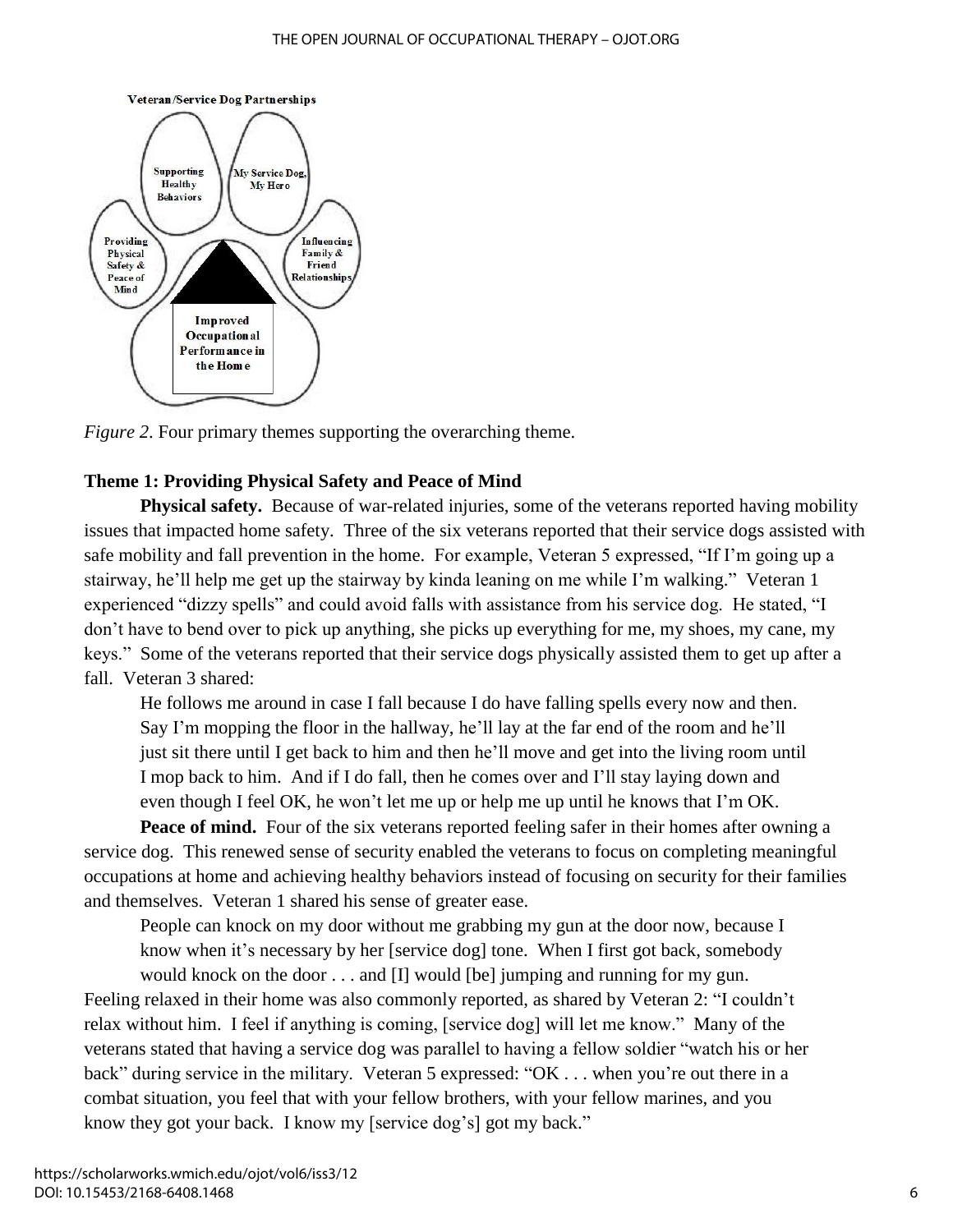## **Theme 2: Supporting Healthy Behaviors**

The veterans reported achieving or reengaging in healthy behaviors (sleep, medication and pain management, physical health awareness, and emotional awareness) with the assistance of their service dogs.

**Sleep.** The majority of the veterans reported that they had trouble falling asleep, staying asleep, or experienced night terrors or nightmares due to a history of PTSD and/or TBI. Five of the six veterans reported that the presence of the service dog assisted them in falling asleep or staying asleep. Veteran 6 shared:

So, there have been times where I have woken up in the middle of the night and [service dog] wasn't physically right next to me because he was on the ground. So, I call . . . he'll come up and comfort me.

Many of the veterans also reported that when experiencing night terrors, their service dogs would interrupt the cycle by alerting them to wake up. Veteran 5 stated:

There's been times that I'd be laying, I'd be half asleep, he puts his head right there on the edge of the bed, so I know, he's there if I'm having a nightmare or something, he'll kind of wake me up."

Veteran 2 explained how her service dog would alert her:

When I have night terrors, [service dog] wakes me up. He touches me with his nose on a sensitive part of my arm and I wake up. Well, I didn't know why I was waking up. And I was still married, and I asked my husband, "What is going on?" And we didn't sleep in the same room because of my night terrors. And he goes, "Well, I heard you, and you were screaming, and so [service dog] woke you up.

**Medication and pain management.** Remembering to take medications was often a challenge to the veterans. Each veteran was on different medications ranging from supplements to prescribed medications. Five of the six veterans were alerted by their service dogs to take their daily medications and/or supplements at the right time. Veteran 4 reported, "He'll just go over where my medications are at a specific place on the counter, and he'll go over there and just wait. So, I'm like, 'Oh yeah, I need to go take them [medications]'." Pain management was another concept that arose for four of the veterans. When a veteran experienced pain at a level that might impact functional participation in occupations, his or her service dog would detect the pain and alert the veteran to take a break, step away, rest, or take pain medication. The service dog's alerts varied from ignoring commands to tactile alerts. Veteran 2 expressed:

If I just keep pushing, you know soldiering on, and adapting and overcoming, and I don't take my medication, [service dog] will refuse to get vested [service dog wears vest when working], and if he does, he will refuse to get into the car. Then I take my medication. Now if I forget, he reminds me to take my medication because he senses my mood and work [quality] deteriorates if I don't take my medication.

**Physical health awareness.** Some of the veterans reported that their service dogs perceived the state of their physical health. Veteran 3 reported that his service dog provided tactile alerts, "If my back or legs are hurting real bad, he will actually lay on my back just so I can't get out of bed." The service dogs also assisted in early detection of pain symptoms. As in the case of Veteran 5, his service dog prevented the escalation of his migraines: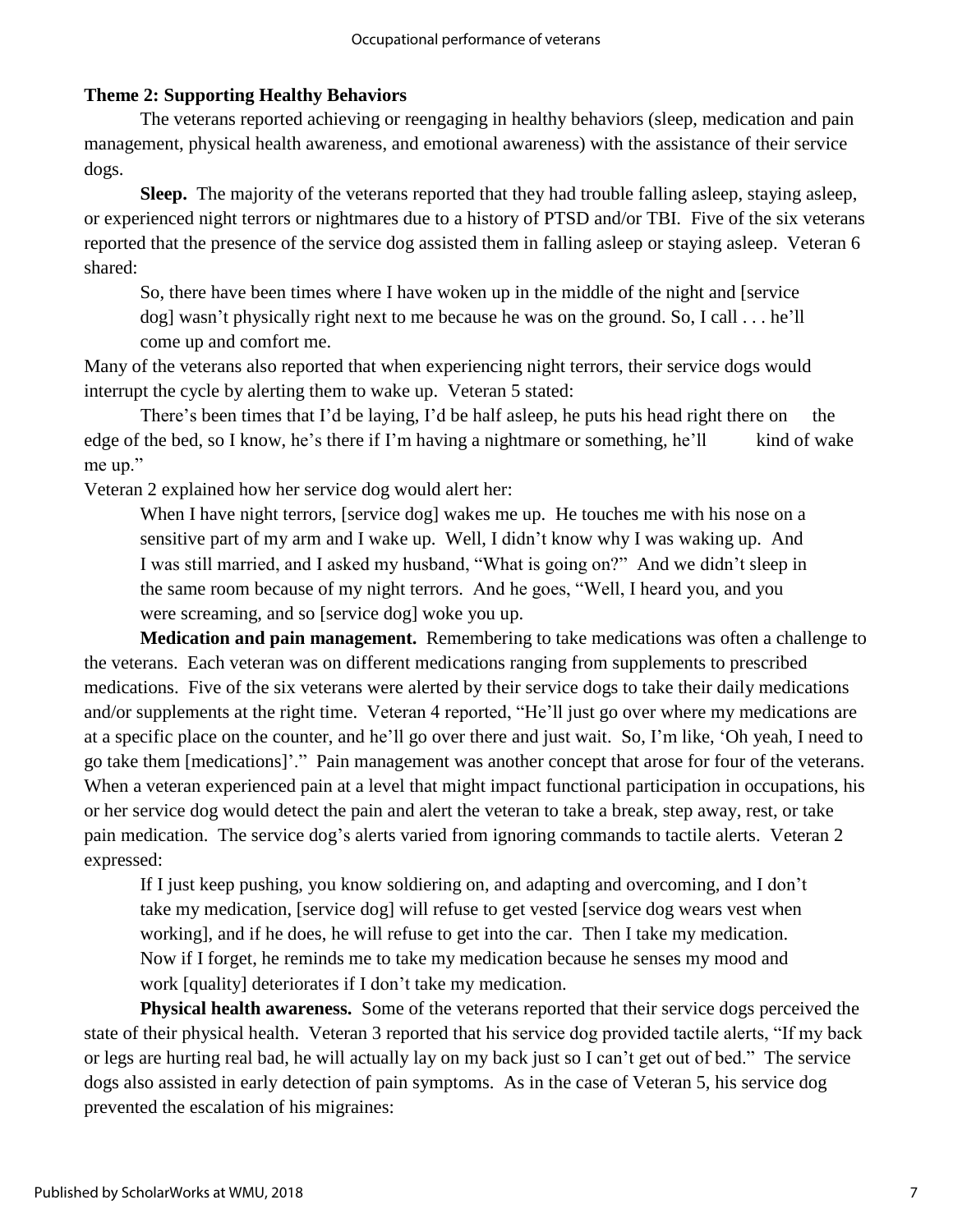I've learned, just with pain, they'll tell you, "What's your worst pain [level], [on a scale of 1 to] 10?" With the migraines, I could be a three or four and they're manageable. My [service dog] will alert me at a [pain level] two or three. He will come up and start stepping into me.

## Veteran 1 shared:

When I had a heart attack, I was standing [and] just went into total pain. She jumped on top of me and I thought, "What the . . . ?" She never jumps on me but she threw me on the chair. She doesn't jump on me, that's not what she's trained to do, but she jumped on me, she threw me in the chair. I started sweating like a pig. She started licking my face, nudging me, and licking me, that's when I said, "Something's wrong". I called 911 and the next thing you know I was on a helicopter to [the hospital].

**Emotional awareness.** The service dogs not only detected physical health issues, they also supported the veterans' awareness of their emotions. The veterans with a history of PTSD and/or TBI reported that they commonly experienced stressful emotions, such as anxiety or feeling disconnected to their emotions. A few of the veterans reported that their service dogs increased their awareness of their emotions through alerting them to pay attention to incidents that trigger negative emotional responses. The veterans were often able to recognize triggers in response to the service dogs' alerts and take proactive steps to self-regulate. Veteran 6 expressed how he enjoyed playing war video games; however, these video games also increased his anxiety levels. When his service dog detected his high anxiety levels, his service dog would alert him to take a break. Veteran 6 stated, "Basically, I had to teach [service dog] by listening to him [becoming aware of the dog's alerts]. You know, by putting the controller down and just relaxing for a little bit." Veteran 6's service dog would transition from subtle alerts (e.g., nudging his leg) to more obvious alerts (e.g., barking) if he did not take a break during the initial alerts. In other cases, the service dog provided deep pressure or tactile input by leaning against the veteran, providing a calming effect and deescalating emotions of high anxiety before they transformed into a panic attack. Veteran 5 shared, "That physical contact kind of eases me, it gives me a sense of ease." His service dog provided him with a sense of calm through tactile input. Veteran 4 reported a similar experience:

He [service dog] will come to me when he knows I'm stressed. Just kind of lean on me. The other two [family dogs], I feel like we don't have that connection so they may have not ever done that or I don't know but he [service dog] definitely calms me down a lot.

#### **Theme 3: My Service Dog, My Hero**

The veterans experienced a special bond with their service dogs that exceeded their expectations. "[Service dog] is my arms and my legs and my heart," stated Veteran 2. The veterans spoke not only of the support they received from their service dogs but also about the camaraderie that developed between the two. Veteran 1 stated, "I couldn't sit here and talk to you right now if it wasn't for [service dog] sitting next to me, reminding me that I am bigger than I think I am. You know, I'm bigger than I feel." This reciprocal and symbiotic relationship also generalized to engaging in social participation in the home. Veteran 3 shared, "I've had to learn with him because I couldn't have done this. I wouldn't even [have] been talking to you a year ago, or a year and a half ago." This common sentiment from all of the veterans highlighted the unique partnership between the veteran and his or her service dog and characterized the changes the service dog brought to each veteran's life.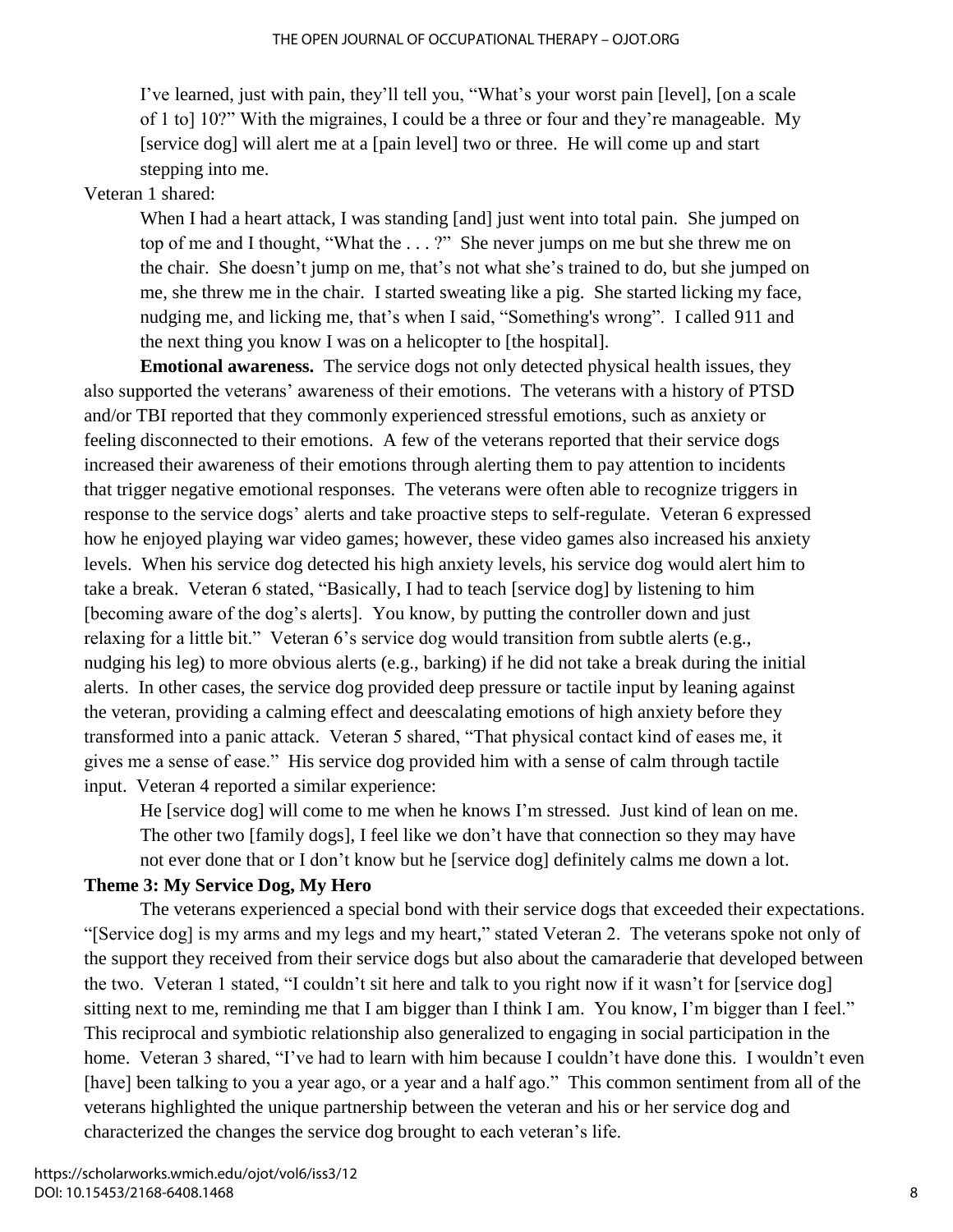## **Theme 4: Influencing Family and Friend Relationships**

**Benefits.** Residual impacts from being involved in the wars in Iraq and Afghanistan affected not only the veterans but also their families. Having a history of trauma, PTSD, and TBI may cause some veterans to create emotional barriers with their family and friends. Veteran 4 reported, "Since I've had [service dog], I've learned so much throughout the program. I really feel like it has made me a more calm, understanding mom, and I feel like I've been closer to my husband." During the interviews, some of the veterans reported a distant relationship from some family members after their military service and prior to owning their service dogs. Veteran 1 shared, "I could never tolerate the grandkids, I mean, they were just intolerable. I just had no patience for them. It just wasn't a good thing for a grandfather." Integration of the service dog helped Veteran 1 build a relationship with his grandchildren. He stated:

When I got [service dog], she started going with me everywhere, doing everything with me. My grandkids wanted to be involved with [me and the dog] . . . but yeah, [service dog] has taught me to be more patient.

Some of the veterans reported that the skills they gained from building the partnership with their service dogs were transferable to interacting or reconnecting with their family. In other circumstances, the service dog provided a physical barrier between the veteran and a family member to facilitate a more comfortable interaction. Veteran 6 shared:

When we went to the funeral, it had probably been a year since I'd seen my dad. My dad comes up to me, gives me a hug and we start talking. Almost immediately [service dog] got in between my dad and [me] . . . he definitely was picking up because I was uncomfortable being around him.

The ability to maintain and establish friendships can also be affected by a history of PTSD and/or TBI. Through involvement with Paws and Stripes, Veteran 3 expressed how the program helped him develop a friendship with another veteran through shared dog training experiences.

I'll be honest, since getting back from Iraq, I would say, I had one friend and that was the person I married after my first wife left me and until I started this program and graduated, and now [another veteran] comes up to my house on weekends. He's the first true friend that I've had in 11 years.

Veteran 3 also shared how a new friendship helped him by further explaining: "It's pushing my friend, so we're helping each other through some things and it's neat." Veteran 4 also shared how she established friendships with other veterans in the program:

I do have another friend that is in the program right now. She has a service dog and she'll sometimes come over. And we'll just leave [service dog] and her service dog in here the house, so they can play.

In some cases, part of the caregiver role, which often fell on other family members, was partially alleviated by the service dog. The service dog retrieved items for the veteran or relieved the caregiver from always having to stay with the veteran in the home. For example, Veteran 1 shared:

If [my wife] is not here, she has to go to the store [or] has to do something . . . she doesn't worry about me because [service dog] will lay right next to me and will not move until [my wife] gets back . . . once [my wife] gets back, [service dog] will get out of bed . . . but if there's nobody here, she won't leave my side.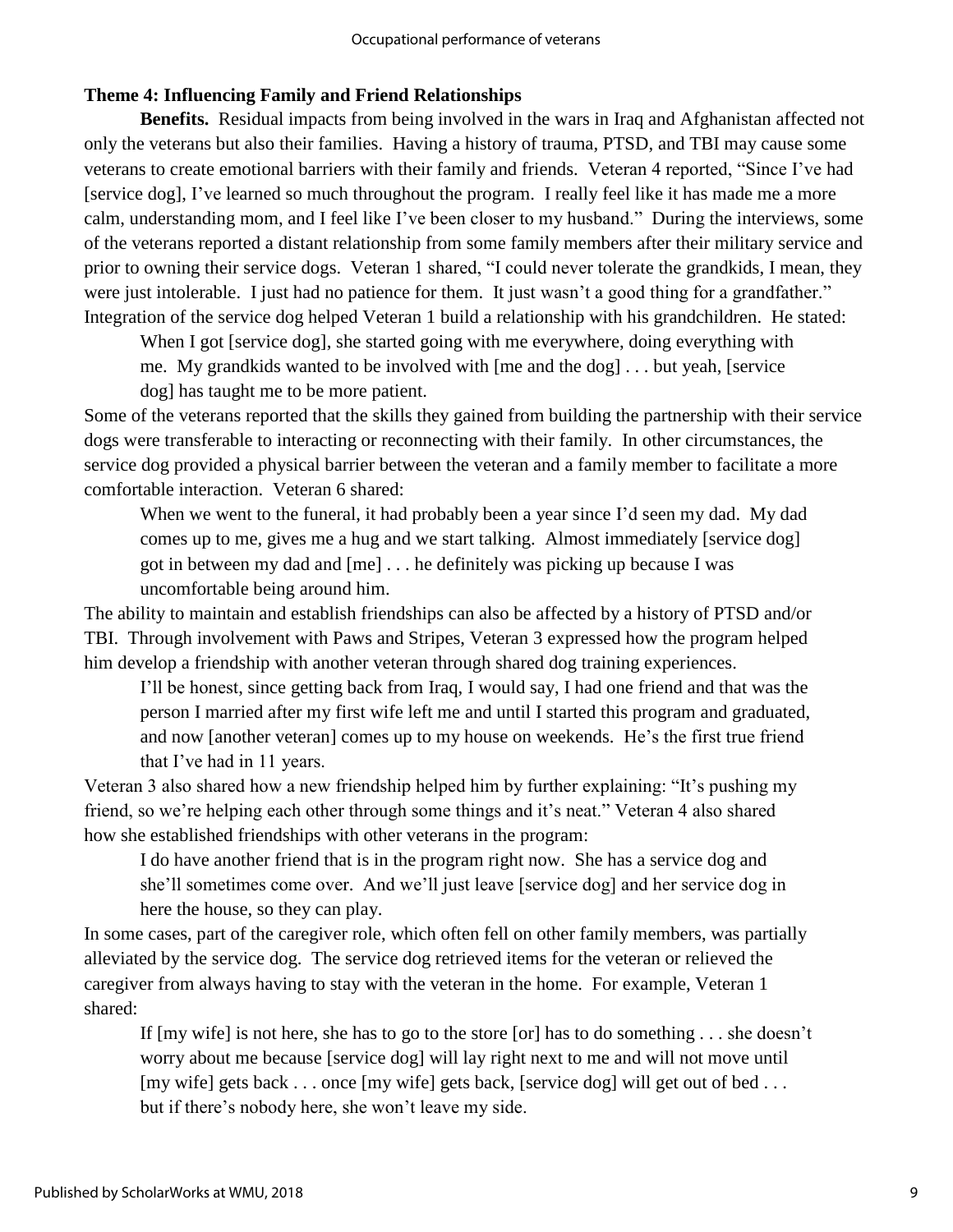**Challenges.** Although the veterans reported that the service dogs helped improve the quality of family relationships and friendships, challenges were also identified when integrating the service dog into the family. Some of the challenges reported by the veterans included family members or friends who were not accepting of their service dogs, a loss of family relationships or friendships, and/or a strain to a long-standing relationship or friendship due to the addition of the service dog. Two of the veterans experienced a change in the interactions they had with family and friends. Veteran 3 expressed, "It was very difficult for my wife because that was her job to watch my back for 10 years and so it was very difficult for a while." Some family members did not understand PTSD and the important role the service dog played for the veteran. Veteran 5 shared:

Well you know family, most, I don't want to say most, the majority of my family say they understand. They look at him as a pet rather than as a service dog, especially my brother and my mom, because they tend to say, "Well, there's nothing wrong with you." They can't understand what PTSD is.

The additional and constant presence of the service dogs changed the family dynamics in more than half of the veterans' homes. As Veteran 2 recalled about friends she made in church: "I was going to that big church, we had which is called 'community group', it is where you had a group of people who met every week, same group, and they became your family, I mean really a family." These gatherings often took place at Veteran 2's home, but stopped shortly after she received her service dog. Veteran 2 explained, "Everyone else has pets but they don't want me to bring my [service] dog." This resulted in a loss of close friendships with people she also considered family.

# **Overarching Theme: Veteran and Service Dog Partnerships Improved Occupational Performance in the Home**

In general, the veterans reported that before they received their service dogs their health issues often prevented them from fully engaging in meaningful occupations. Many of the veterans reported how having a history of PTSD and/or TBI symptoms caused them to experience issues ranging from decreased sleep to increased pain, which ultimately affected their participation in valued occupations. However, with the assistance of their service dogs, the veterans reengaged in many occupations in their homes. For example, Veteran 3 reported:

If I had forgotten to take a shower in the morning, [service dog] will not let me out of my bathroom because that is something that relaxes me for the day and so he doesn't like me starting the day . . .. [My service dog] stands at the door . . . if the door is kinda a little open he'll push it closed and lay down right in front of it. Then it doesn't take me long to figure out, "Ok, I need to take a shower".

Veteran 3's service dog helped him do his self-care tasks so he could successfully engage in other occupations throughout the day. The veterans shared how the responsibilities of caring for their service dogs often intermingled with their own daily routines, therefore promoting them to engage in meaningful occupations. Veteran 5 reported:

I get up and I take my vitamins and I get ready to feed [service dog]. I feed him, we go through the routine . . . I usually have a cup of coffee or something, watch the news a little bit, get ready, whatever I have to get done, I usually do things at home or I go out if I have to go out, I plan my day out. I get [service dog] dressed, I get myself dressed, I take a shower, [service dog] is there with me as I am getting dressed.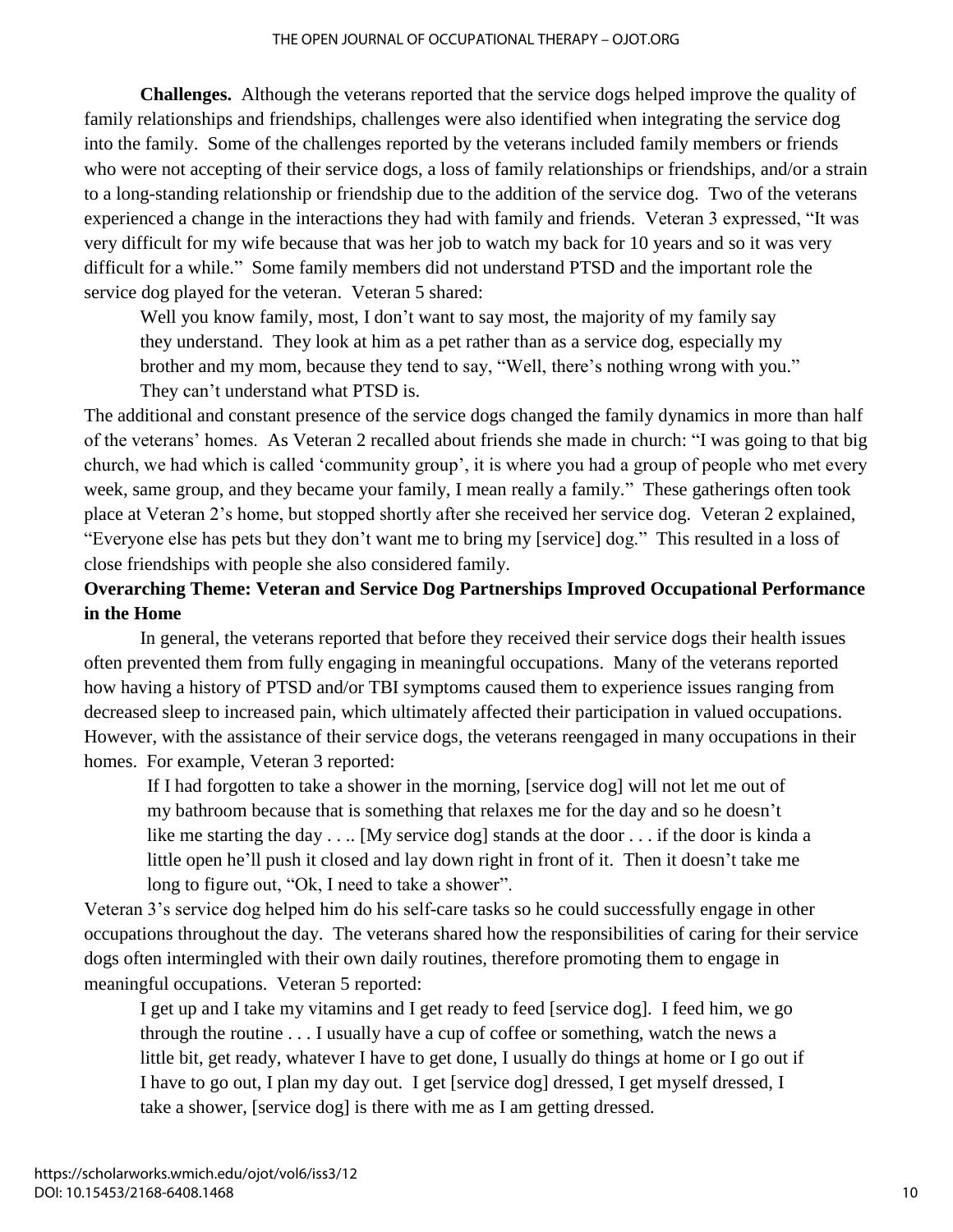Veteran 5 continued to describe how his service dog provided increased motivation, thus enabling him to engage in physically active occupations even when he felt unmotivated. Veteran 5 reported:

Some days I don't feel like doing anything, [service dog] kinda gives me motivation. He'll get me up . . . and sit there like, "come on let's go do something". He will want to go outside, just to go. I play toss, he likes to run, so I'll go out there and toss the ball with him. We play . . . he kinda gets me motivated. He helps me not to sit there and waste the day.

Veteran 2 shared a similar experience: "He gets me motivated, to get up and get outside." In some cases, the service dog physically assisted the veteran with specific tasks needed to complete an occupation. Veteran 4 expressed how her service dog assisted in her occupation as a mother.

For example, if I drop a diaper, I'll be like pick it up (snaps with fingers), I'll just snap and [service dog] will pick it up and bring it to me, a clean diaper of course, you know if we're changing a diaper . . . . If I dropped the spoon and [service dog] picked it up and brings it to me. Um what else . . . [service dog will] shut like the dishwasher or the cabinets or doors so that's always helpful.

Veteran 2 shared, "It's a great household thing. He shows me where my keys are when I've lost them. When I lose them, and I lose them quite frequently, so I ask [service dog] to find them." The veteran and service dog partnership also improved occupational performance in the home by improving many of the veterans' abilities to engage in occupations shared with family members or friends. Veteran 1 experienced how his service dog brought his family closer by just spending time together, thus providing a common connection between the veteran and his family members. "I have been able to have incredible times with my family since I've had him [service dog]. My family, doing the family things, family time, I guess you could say. There was none before. I couldn't be around family; I couldn't be around anybody." These experiences of family bonding increased the veterans' relaxation, joy, and performance in leisure activities with family and friends. Family leisure activities also strengthened the family bond when the service dog was not working, as described by Veteran 4: "We, as a family, we'll play with all three dogs, we play tug-of-war, we play fetch, so that's just a stress reliever for me and it's, you know, giving them exercise. We are also together as a family."

Overall, the veteran and service dog partnership helped improved each veteran's ability to engage in meaningful occupations in his or her home by addressing issues that may have hindered occupational performance.

#### **Discussion**

This study, which focused on veterans' occupational performance in the home, will add to the limited research addressing veteran and service dog partnerships. The themes and subthemes that emerged from this study supported the overarching theme: Veteran and service dog partnerships improved occupational performance in the home. By providing physical safety and peace of mind; supporting healthy behaviors, such as better sleep and medication management; and facilitating improved family and friend relationships, the service dogs promoted occupations that provided opportunities to improve the veterans' home environments.

Veterans with a history of PTSD and/or TBI may experience health issues that can serve as barriers when trying to engage in occupations or return to previously held occupational roles. The most commonly affected occupational performance barriers reported by the veterans in our study, which incorporated service dogs, were the areas of self-care, household tasks, physical and emotional health,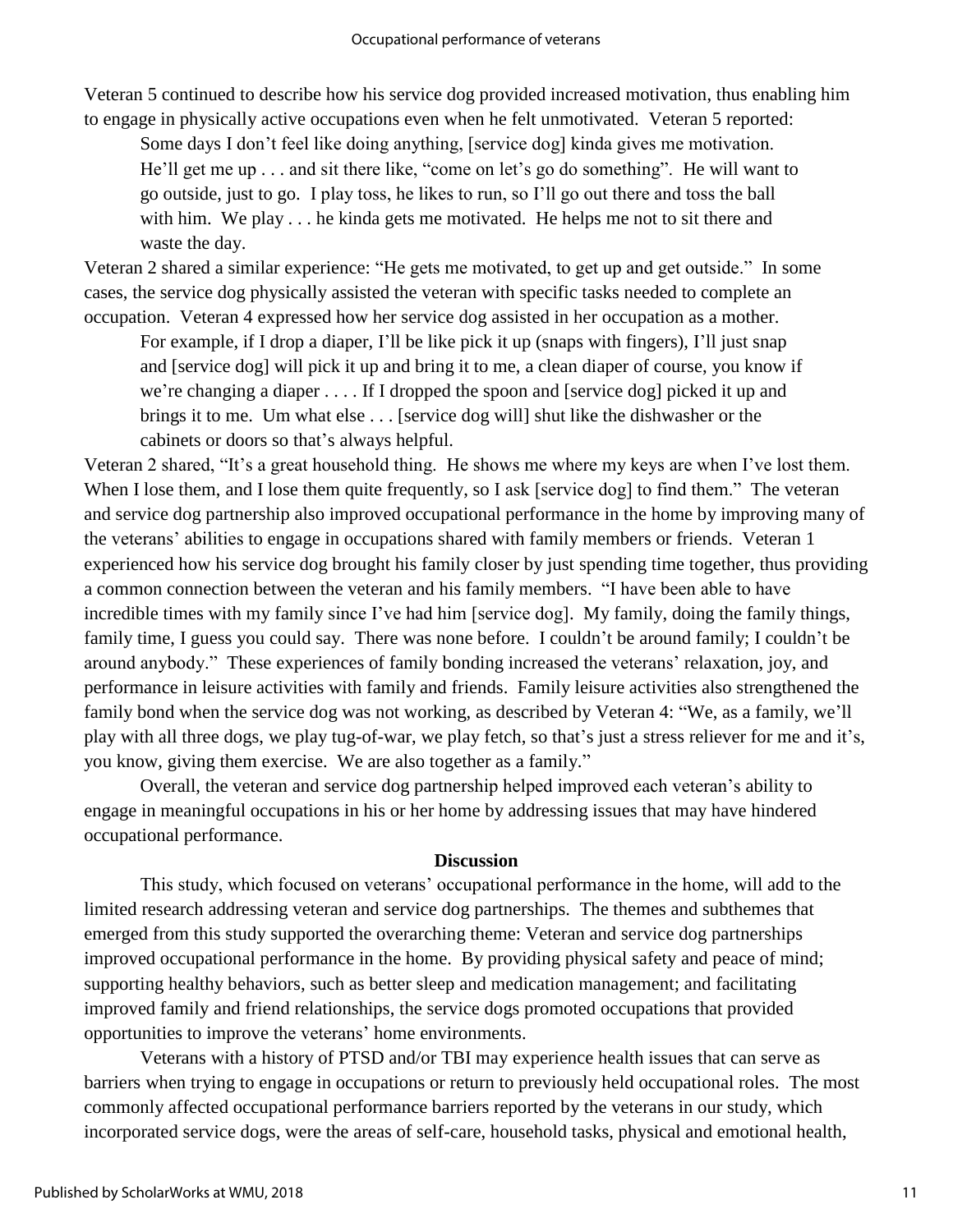and relationships with family and friends. These areas of occupational performance overlapped with findings from the Plach and Sells (2013) and Speicher, Walter, and Chard (2014) studies, which explored the occupational performance of the veteran population without service dogs. In these two studies, the Canadian Occupational Performance Measure-COPM (Law et al., 2014) was administered to identify the occupational performance barriers that veterans experienced when returning to their civilian lives after military service. These studies also identified occupational performance barriers, including self-care (sleep, physical health, mental health), productivity (household management), and leisure and social participation (relationships, emotional regulation, and emotional de-sensitivity). Radomski, Davidson, Voydetich, and Erickson (2009) found that veterans with a history of TBI had occupational performance difficulties in the areas of life skills and routines, household tasks, family relationships, leisure activities, and work tasks. The veterans in our study reported disrupted occupational performance in their homes in similar areas prior to receiving their service dogs.

The veterans with a history of PTSD and/or TBI in our study used service dogs to assist them in their daily lives. The experiences and perspectives shared by the veterans with service dogs highlighted how these partnerships improved occupational performance in their homes. These study findings are consistent with existing anecdotal reports regarding veteran and service dog partnerships (Hemmerly-Brown, 2011; Miller, 2014; O'Brien, 2008). Anecdotal reports also described benefits, such as mobility assistance (e.g., retrieving dropped items); the ability to live more independently; increased social interactions; and psychological and emotional benefits, such as preventing panic attacks, deescalating distressing emotions, and alerting to triggers.

Congruent with the outcomes from other studies focusing on people with disabilities and service dogs (Crowe et al., 2014; Rintala, Matamoros, & Seitz, 2008; Winkle et al., 2011), the veterans in this study reported experiencing an increase in their overall well-being and in their independence in performing some occupations. Another similarity is that the veterans in our study reported an increase in the frequency of social opportunities, as well as in their personal skill development and independence. Overall, this study indicates that there is potential for other veterans with a history of PTSD and/or TBI to benefit from a veteran and service dog partnership.

#### **Limitations**

This study provides a better understanding of veteran and service dog partnerships and lays the initial groundwork to guide future studies. Given that perspectives are limited to the veterans who choose to participate in this study and were willing to share their experiences, the findings may not generalize to all veterans who have a history of PTSD and/or TBI or to nonveteran populations. The diversity of the veterans' learned skills and training methods used by Paws and Stripes may not be the same across service dog organizations, which may deploy different training approaches. Therefore, this study cannot be generalized to all service dog organizations.

## **Implications for Future Research**

This is the first study that focused on occupational performance in the home for veterans with service dogs. In future studies, the severity of symptoms associated with PTSD and/or TBI should be taken into consideration. We noted that each veteran's needs varied; therefore, the level of assistance and acquired skills of each service dog varied as well. Future quantitative studies with larger samples and pre and post studies focusing on veterans' occupational performance and quality of life before and after receiving a service dog would be beneficial. Comparison studies between the effects of veteran and service dog partnerships and veteran and companion dog partnerships would be another avenue to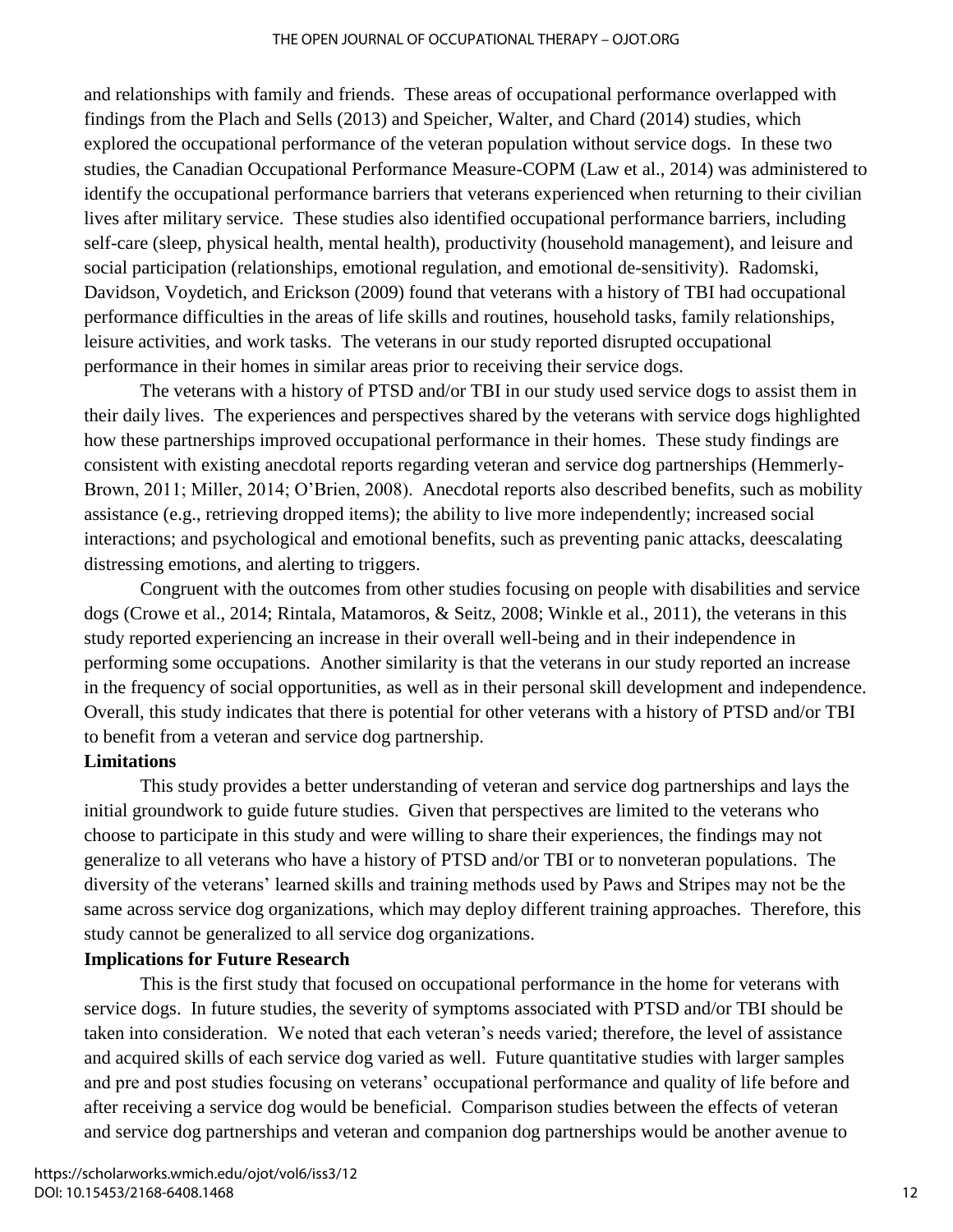explore. In addition, studies focused on other occupational therapy areas, such as community reintegration, would benefit the research on veteran and service dog partnerships. Finally, exploration of the role of occupational therapy in facilitating occupational performance for nonveteran populations who partner with service dogs remains fertile ground for additional exploration.

#### **Implications for Practice**

Occupational therapists will continue to play an influential role in the rehabilitation and reintegration of veterans returning from military service. Occupational therapists interested in providing services to veterans who have expressed an interest in owning a service dog should become familiar with reputable service dog organizations in their geographic area. Occupational therapists can help facilitate veterans in their quest to obtain service dogs or provide an appropriate referral. With their competencies in the physical, cognitive, and mental health areas, occupational therapists can perform assessments with veterans to identify areas of occupational performance difficulties. Once occupational performance needs are identified, occupational therapists can be a vital part of the collaboration between the veteran, the service dog organization, and the professional dog trainers. This collaboration can facilitate better placement of service dogs that match the veterans' strengths and occupational performance needs and enable targeted preparation for dog handling and the education of other team members about disability issues. Occupational therapists can bring a unique and holistic perspective to this new collaboration, ultimately enhancing the veteran and service dog partnership.

*Terry K. Crowe, Ph.D., OTR/L, professor and founding director, occupational therapy graduate program, University of New Mexico, Albuquerque, NM*

*Mylinh T. Nguyen, MOT, OTR/L, occupational therapist, HealthSouth Rehabilitation Hospital and University of New Mexico Hospital, Albuquerque, NM*

*Brenda G. Tryon, MOT, OTR/L, OnPointe Health, Albuquerque, NM*

*Stephanie Barger, CPDT-KA, CBCC-KA, director of programs, Paws and Stripes, Albuquerque, NM*

*Victoria Sánchez, DrPH, MPH, associate professor, College of Population Health, University of New Mexico*

#### **References**

- ADA National Network. (2017). *Service animals*. Retrieved from [http://adata.org/factsheet/service](http://adata.org/factsheet/service-animals)[animals](http://adata.org/factsheet/service-animals)
- Allen, K., & Blascovich, J. (1996). The value of service dogs for people with severe ambulatory disabilities: A randomized controlled trial. *Journal of the American Medical Association*, *275*(13), 1001-1006. [http://dx.doi.org/10.1001/jama.1996.0353037003](http://dx.doi.org/10.1001/jama.1996.03530370039028) [9028](http://dx.doi.org/10.1001/jama.1996.03530370039028)
- American Occupational Therapy Association. (2014). Occupational therapy practice framework: Domain & process (3rd ed.). *American Journal of Occupational Therapy*, *68*(Suppl. 1), S1-S48. <https://doi.org/10.5014/ajot.2014.68s1>
- American Psychiatric Association. (2013). *Diagnostic and statistical manual of mental disorders* (5th ed.). Arlington, VA: American Psychiatric Association. [https://doi.org/10.1176/appi.books.97808904255](https://doi.org/10.1176/appi.books.9780890425596) [96](https://doi.org/10.1176/appi.books.9780890425596)
- Bryant, R. (2011). Post-traumatic stress disorder vs traumatic brain injury. *Dialogues in Clinical Neuroscience*, *13*(3), 251-262. Retrieved from [https://www.ncbi.nlm.nih.gov/pmc/articles/PMC](https://www.ncbi.nlm.nih.gov/pmc/articles/PMC3182010/pdf/DialoguesClinNeurosci-13-251.pdf) [3182010/pdf/DialoguesClinNeurosci-13-251.pdf](https://www.ncbi.nlm.nih.gov/pmc/articles/PMC3182010/pdf/DialoguesClinNeurosci-13-251.pdf)
- Centers for Disease Control and Prevention. (2017). *TBI: Get the facts.* Retrieved from [http://www.cdc.gov/traumaticbraininjury/get\\_the](http://www.cdc.gov/traumaticbraininjury/get_the_facts.html) [\\_facts.html](http://www.cdc.gov/traumaticbraininjury/get_the_facts.html)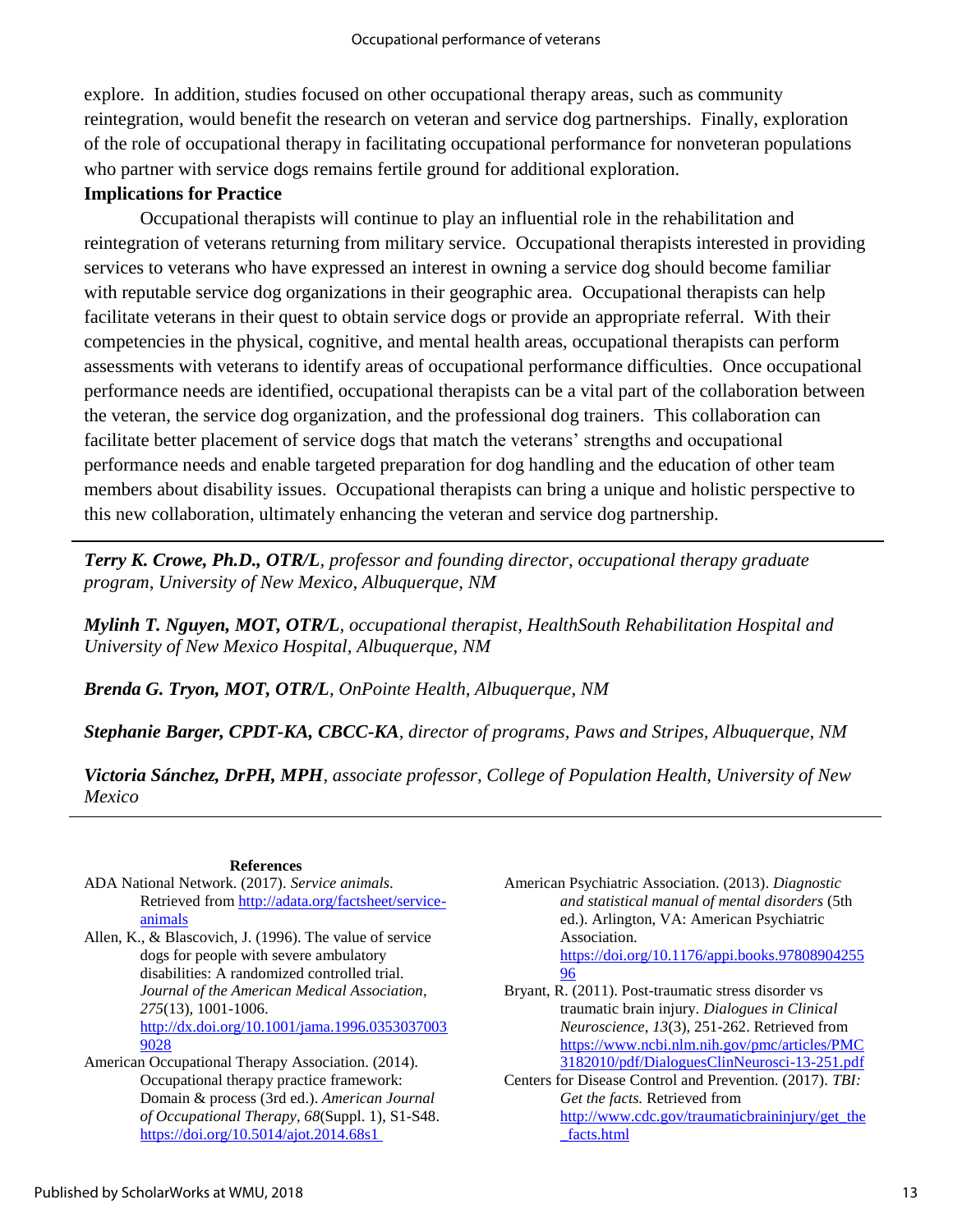- Cogan, A. M. (2014). Supporting our military families: A case for a larger role for occupational therapy in prevention and mental health care. *American Journal of Occupational Therapy*, *68*(4), 478- 483.<http://dx.doi.org/10.5014/ajot.2014.009712>
- Crowe, T. K., Perea-Burns, S., Sedillo, J. S., Hendrix, I. C., Winkle, M., & Deitz, J. (2014). Effects of partnerships between people with mobility challenges and service dogs. *American Journal of Occupational Therapy*, *68*(2), 194-202. <http://dx.doi.org/10.5014/ajot.2014.009324>
- Crowe, T. K., Sánchez, V., Howard, A., Western, B., & Barger, S. (2017). Veterans transitioning from isolation to integration: A look at veteran/service dog partnerships. *Disability and Rehabilitation*, 40, 1-9. [http://dx.doi.org/10.1080/09638288.2017.13633](http://dx.doi.org/10.1080/09638288.2017.1363301)
- [01](http://dx.doi.org/10.1080/09638288.2017.1363301) Defense and Veterans Brain Injuries Center. (2017). DoD worldwide numbers for TBI. Retrieved from [http://dvbic.dcoe.mil/dod-worldwide-numbers](http://dvbic.dcoe.mil/dod-worldwide-numbers-tbi)[tbi](http://dvbic.dcoe.mil/dod-worldwide-numbers-tbi)
- Froling, J. (2009). *Service dog tasks for psychiatric disabilities*. Retrieved from [http://www.iaadp.org/psd\\_tasks.html](http://www.iaadp.org/psd_tasks.html)
- Gironda, R. J., Clark, M. E., Ruff, R. L., Chait, S., Craine, M., Walker, R., & Scholten, J. (2009). Traumatic brain injury, polytrauma, and pain: Challenges and treatment strategies for the polytrauma rehabilitation. *Rehabilitation Psychology*, *54*(3), 247-258.<http://doi.org/10.1037/a0016906>
- Hemmerly-Brown, A. (2011, June). *Paws of healing: Service dogs help soothe wounds of war*. Retrieved from [https://www.army.mil/article/60771/paws\\_of\\_he](https://www.army.mil/article/60771/paws_of_healing_service_dogs_help_soothe_wounds_of_war) [aling\\_service\\_dogs\\_help\\_soothe\\_wounds\\_of\\_wa](https://www.army.mil/article/60771/paws_of_healing_service_dogs_help_soothe_wounds_of_war) [r](https://www.army.mil/article/60771/paws_of_healing_service_dogs_help_soothe_wounds_of_war)
- Hoge, C. W., McGurk, D., Thomas, J. L., Cox, A. L., Engel, C. C., & Castro, C. A. (2008). Mild traumatic brain injury in U.S. soldiers returning from Iraq. *The New England Journal of Medicine*, *358*(4), 453-463. <http://doi.org/10.1056/NEJMoa072972>
- Hwang, E. J., Peyton, C. G., Kim, D. K., Nakama-Sato, K. K., & Noble, A. E. (2014). Postdeployment driving stress and related occupational limitations among veterans of Operation Iraqi Freedom and Operation Enduring Freedom. *American Journal of Occupational Therapy*, *68*(4), 386-394.

<http://dx.doi.org/10.5014/ajot.2014.011668>

- Law, M., Baptiste, S., Carswell, A., McColl, M. A., Poltajko, H., & Pollock, N. (2014). Canadian occupational performance measure. Ottawa, Canada: Canadian Association of Occupational Therapists (CAOT) Publications ACE.
- Miles, S. R., Graham, D. P., & Teng, E. J. (2015). Examining the influence of mild traumatic brain injury and posttraumatic stress disorder on

alcohol use disorder in OEF/OIF veterans. *Military Medicine*, *180*(1), 45-52. <http://dx.doi.org/10.7205/MILMED-D-14-00187>

- Miller, P. R. (2014, June). Going to the dogs: Veterans turn to canines to help them cope with PTSD, trauma. *Citizen Airman Magazine*, *66*(3), 26-27.
- O'Brien, S. (2008, May). A soldier and his service dog. *Exceptional Parent*, *38*(5), 100-101.
- Paws and Stripes. (2015). *Paws and stripes: Helping dogs, helping heroes*. Retrieved from <http://www.pawsandstripes.org/>
- Plach, H. L., & Sells, C. H. (2013). Occupational performance needs of young veterans. *American Journal of Occupational Therapy*, *67*(1), 73-81. <http://dx.doi.org/10.5014/ajot.2013.003871>
- Provalis Research. (2014). QDA Miner Lite (Version 1.4.3) [Software]. Available from: [http://provalisresearch.com/products/qualitative](http://provalisresearch.com/products/qualitative-data-analysis-software/freeware/)[data-analysis-software/freeware/](http://provalisresearch.com/products/qualitative-data-analysis-software/freeware/)
- Radomski, M. V., & Brininger, T. L. (2014). Occupational therapy for service member and veteran recovery, resilience, and reintegration: Opportunities for societal contribution and professional transformation. *American Journal of Occupational Therapy*, *68*(4), 379-380. <http://dx.doi.org/10.5014/ajot.2014.013060>
- Radomski, M. V., Davidson, L., Voydetich, D., & Erickson, M. W. (2009). Occupational therapy for service members with mild traumatic brain injury. *American Journal of Occupational Therapy*, *63*(5), 646-655. <http://dx.doi.org/10.5014/ajot.63.5.646>
- Rintala, D. H., Matamoros, R., & Seitz, L. L. (2008). Effects of assistance dogs on persons with mobility or hearing impairment: A pilot study. *Journal of Rehabilitation Research and Development*, *45*(4), 489-503. <https://doi.org/10.1682/JRRD.2007.06.0094>
- Ruff, R. L., Riechers, R. G., II, Wang, X-F., Piero, T., & Ruff, S. S. (2012). A case-control study examining whether neurological deficits and PTSD in combat veterans are related to episodes of mild TBI. *British Medical Journal Open*, *2*(2), 1-12. [http://dx.doi.org/10.1136/bmjopen-2011-](http://dx.doi.org/10.1136/bmjopen-2011-000312) [000312](http://dx.doi.org/10.1136/bmjopen-2011-000312)
- Speicher, S. M., Walter, K. H., & Chard, K. M. (2014). Interdisciplinary residential treatment of posttraumatic stress disorder and traumatic brain injury: Effects on symptom severity and occupational performance and satisfaction. *American Journal of Occupational Therapy*, *68*(4), 412-421. <http://doi.org/10.5014/ajot.2014.011304>
- Spencer, R. J., Drag, L. L., Walker, S. J., & Bieliauskas, L. A. (2010). Self-reported cognitive symptoms following mild traumatic brain injury are poorly associated with neuropsychological performance in OIF/OEF veterans. *Journal of Rehabilitation*